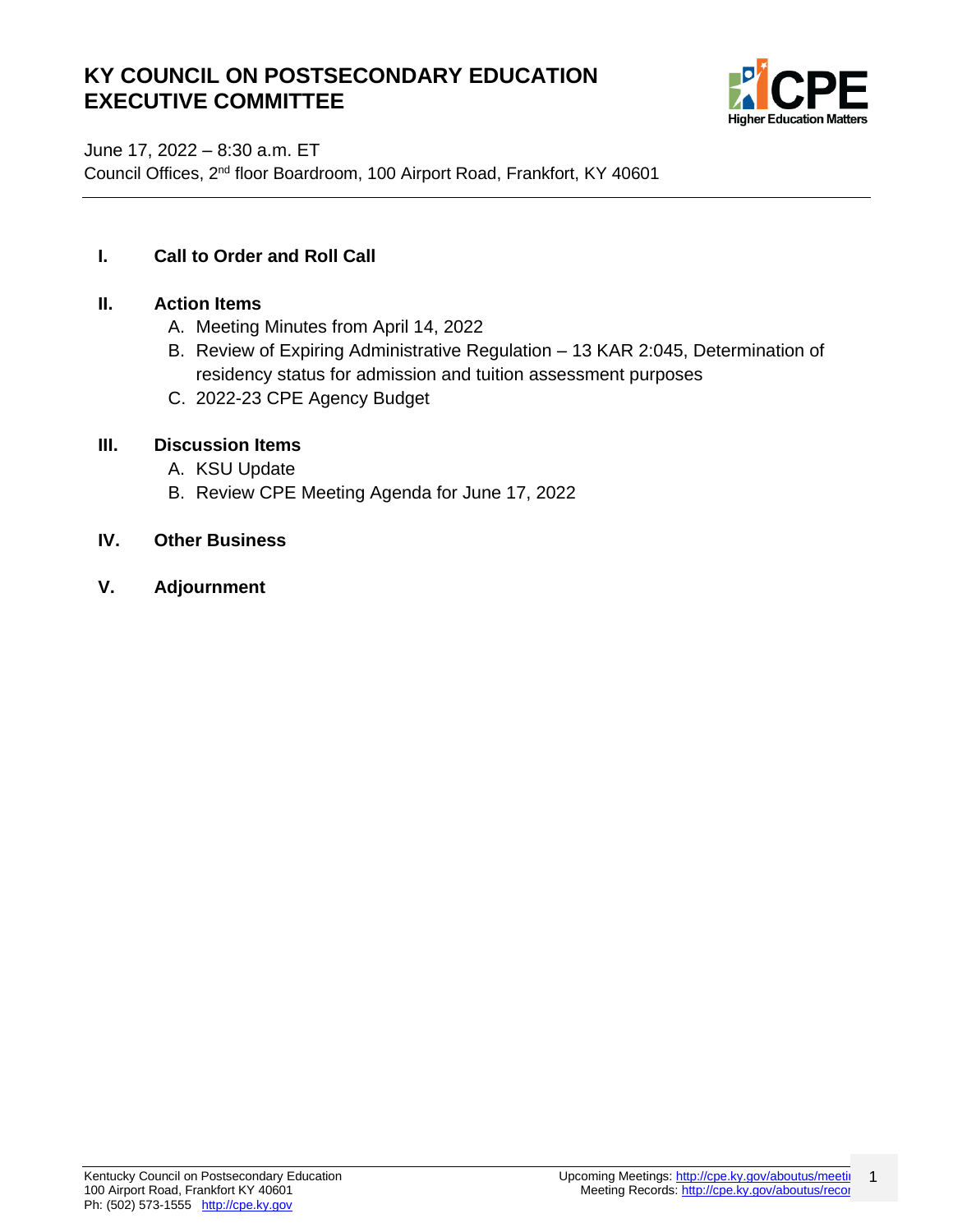#### **DRAFT MINUTES**

Kentucky Council on Postsecondary Education

Type: Executive Committee Date: April 14, 2022 Time: 12:00 p.m. ET Location: Morehead State University, Adron Doran University Center, Heritage Room

### **CALL TO ORDER**

The Executive Committee of the Kentucky Council on Postsecondary Education met Thursday, April 14, 2022, at 12:00 p.m., ET. The meeting occurred in the Heritage Room of the Adron Doran University Center at Morehead State University. Chair Lucas Mentzer presided.

### **ATTENDENCE**

Members were in attendance: Eric Farris, Lori Harper (ZOOM), Lucas Mentzer, and Madison Silvert (ZOOM).

Member not in attendance: Karyn Hoover

Heather Faesy, CPE's senior associate for Board Relations, served as recorder of the meeting minutes.

## **APPROVAL OF THE MINUTES**

The minutes of the March 3, 2022, Committee meeting were approved as distributed.

### **APPROVAL OF 2022-23 COUNCIL MEETING DATES**

Per KRS 164.011(9), the Council is required to meet quarterly, but may meet more upon the call of the chair. In order to conduct its business efficiently, the Council has typically met five times per year. The following dates were proposed for the 2022-23 academic year:

• Sept 19-20, 2022 (M-Tu) - *will coincide with Trusteeship Symposium*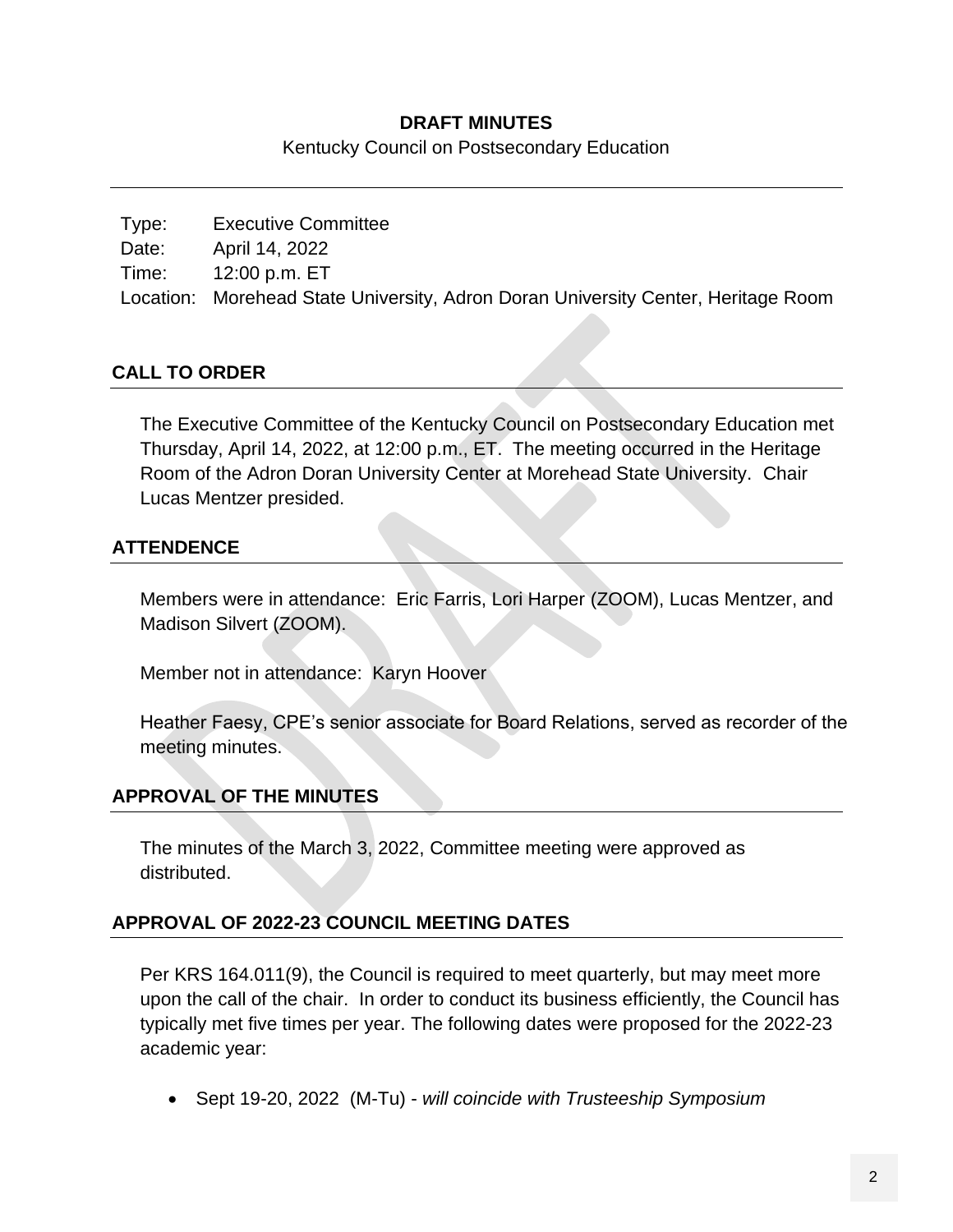- Nov 17-18, 2022 (Th-F)
- Jan 26-27, 2023 (Th-F)
- Mar 30-31, 2023 (Th-F)
- Jun 8-9, 2023 (Th-F)

Meeting dates of the standing committees will be finalized and approved at a later date.

MOTION: Mr. Silvert moved the Committee approve the 2022-23 Council meeting dates and recommend approval by the full Council at its April 15, 2022, meeting, pending the agenda item be updated to reflect the correct year on one of the dates. Ms. Harper seconded the motion.

VOTE: The motion passed.

### **REVIEW AND DISCUSSION – AGENCY ORGANIZATIONAL REVIEW**

Ms. Lee Nimocks, CPE's Vice President and Chief of Staff, presented a review of the agency's key accomplishments from January 2021 through March 2022. The written report was organized by each of the five priorities of the statewide strategic agenda with an additional section to capture achievements in agency operations. It focused on the actions taken and the measurable results.

### **ANNUAL EVALUATION OF THE CPE PRESIDENT**

Chair Mentzer invited the Committee members to provide comments on the agency review. All members commended President Thompson and his staff for their work and provided positive feedback.

MOTION: Mr. Silvert moved the Committee go into closed session per KRS 61.810(1)(f) to discuss individual personnel matters. Mr. Farris seconded the motion.

VOTE: The motion passed.

The Committee remained in Executive Session for five minutes.

MOTION: Mr. Farris moved the Committee go into open session. Ms. Harper seconded the motion.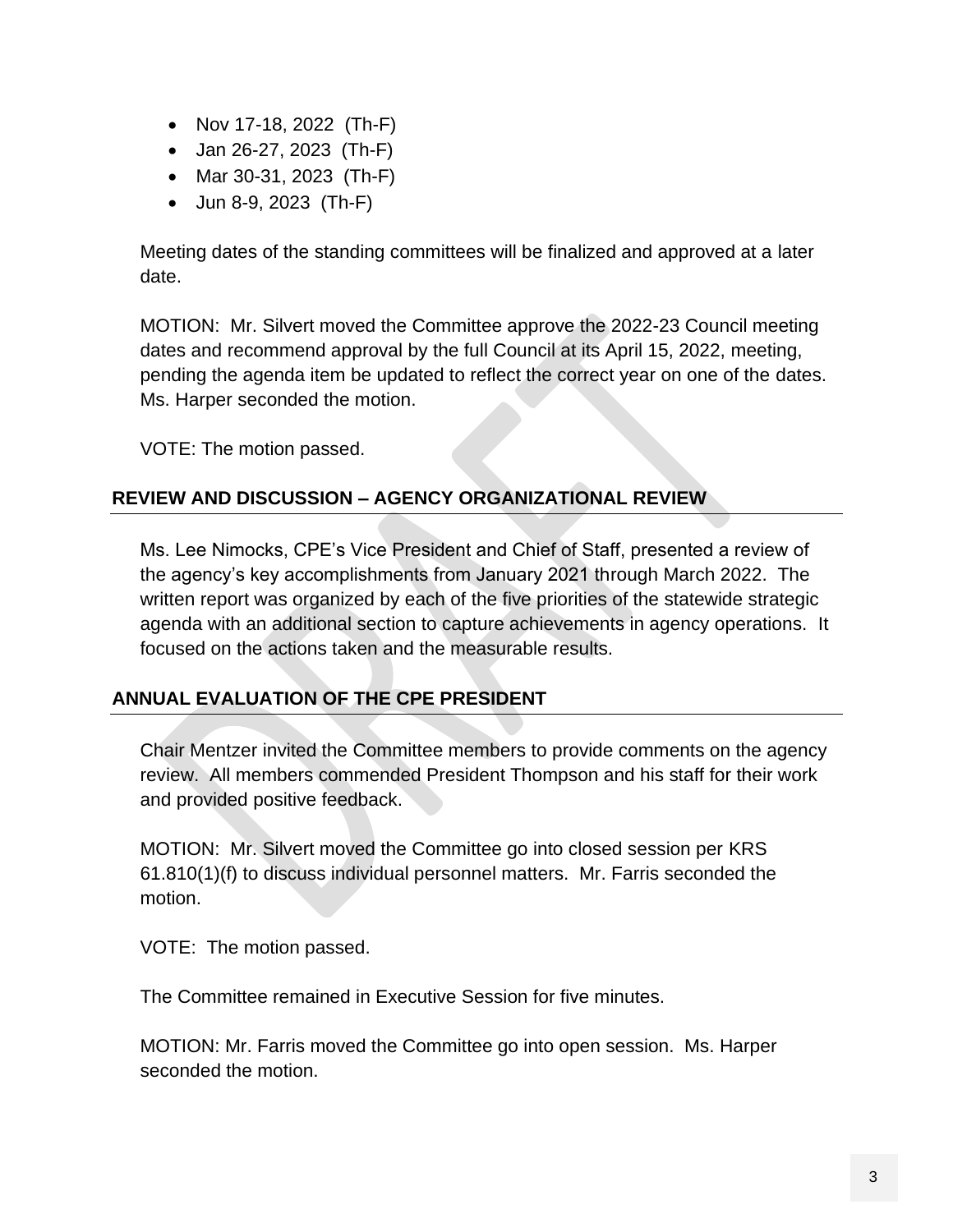VOTE: The motion passed. Chair Mentzer confirmed that no action took place during the closed session and that only matters identified in the motion were discussed.

Chair Mentzer stated that due to the accomplishments of the agency and the increased standing of higher education in the eyes of the state's constituents and General Assembly, the Committee discussed an amendment to President Aaron Thompson's contract.

MOTION: Chair Mentzer moved that the Executive Committee approve to modify President Thompson's contract to include a housing allowance that equates to 20% of his salary, and to replace his current vehicle fuel card with an additional \$500 per month vehicle allowance. If approved, the motion would go before the full Council at its April 15, 2022, meeting. Ms. Harper seconded the motion.

VOTE: The motion passed.

President Thompson thanked the Committee for their confidence and praised his staff for the strong work they do to help the agency move forward. He also complemented the Council for its performance as a high-functioning board and stated it served as a model to the rest of the system boards in the country.

#### **ADJOURNMENT**

The Executive Committee adjourned at 1:20 p.m., ET.

*MINUTES REVIEWED AND APPROVED BY THE COMMITTEE: \_\_\_\_\_\_\_\_\_\_\_\_\_*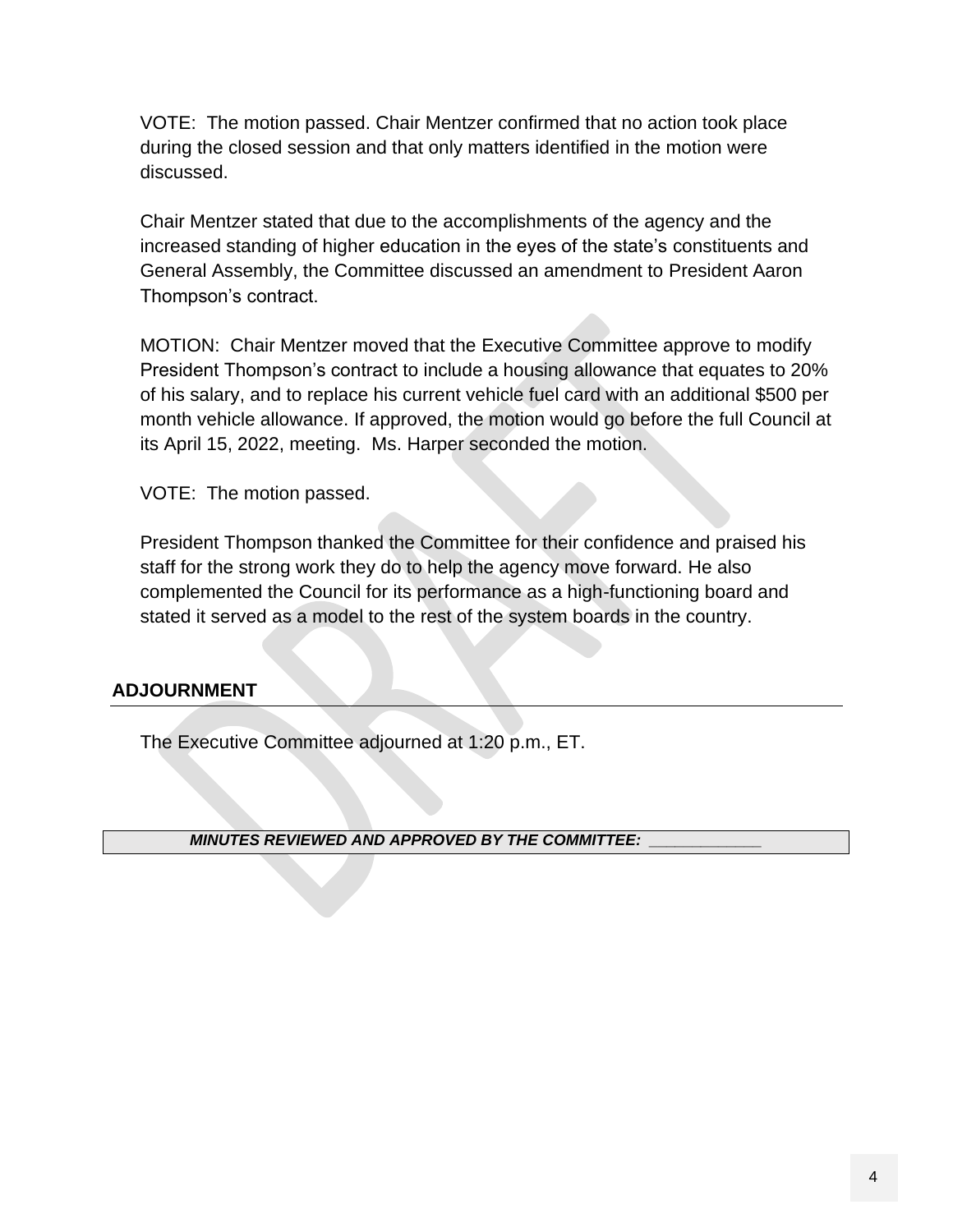- **TITLE:** Regulation Expiration 13 KAR 2:045 *Determination of residency status for admission and tuition assessment purposes*
- **RECOMMENDATION**: Staff recommends the Executive Committee approve that 13 KAR 2:045 continue to exist in its current form and recommend approval by the Council at its June 17, 2022, business meeting.

**PRESENTERS:** Travis Powell, Vice President and General Counsel

### **SUPPORTING INFORMATION**

KRS 13A.3102 requires that action be taken on an administrative regulation at least every seven (7) years or the regulation will expire. Pursuant to KRS 13A.3104, action can be in the form of certification that the agency either intends to keep the regulation in effect "as is," or amend the regulation within 18 months. Agencies can also choose not to take action and allow regulations to be repealed after the expiration date.

### 13 KAR 2:045: Determination of Residency Status for Admission and Tuition Assessment Purposes Regulation

KRS 164.020(8)(a) requires that the Council define residency for purposes of tuition and admission to the state postsecondary educational system. [13 KAR 2:045](https://apps.legislature.ky.gov/law/kar/titles/013/002/045/) is the Council's regulation promulgated to meet this requirement. The last substantive action on the regulation was effective July 13, 2015 and will therefore expire on July 13, 2022 without Council action.

## **STAFF RECOMMENDATION**

Council staff recommends that 13 KAR 2:045 remain in its current form. On March 29, 2022, Council staff contacted a group of public college and university representatives identified by each institution's Provost to solicit feedback on 13 KAR 2:045 regarding needed or suggested changes, or if it was sufficient in its current form. A few thoughtful comments and suggestions were received, but overall, the consensus was that the process outlined in the regulation was well-functioning and did not require modification.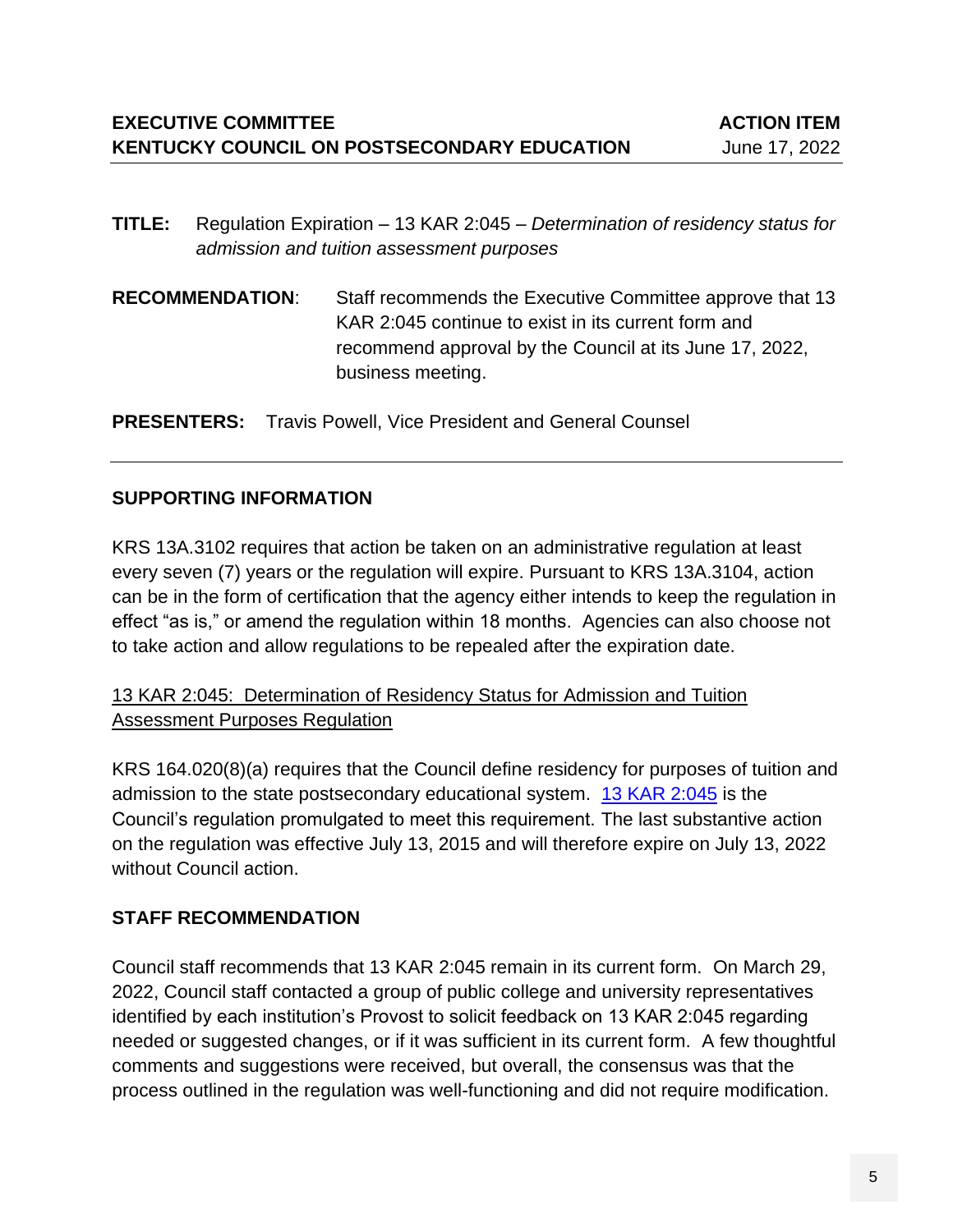We will continue to engage campus stakeholders and the Council on ways to improve the residency determination process, as well as how to consider residency from a tuition policy standpoint and its connection to outcomes in the performance funding model.

Certifying that a regulation be maintained in its current form does not preclude an agency from pursuing an amendment at any time.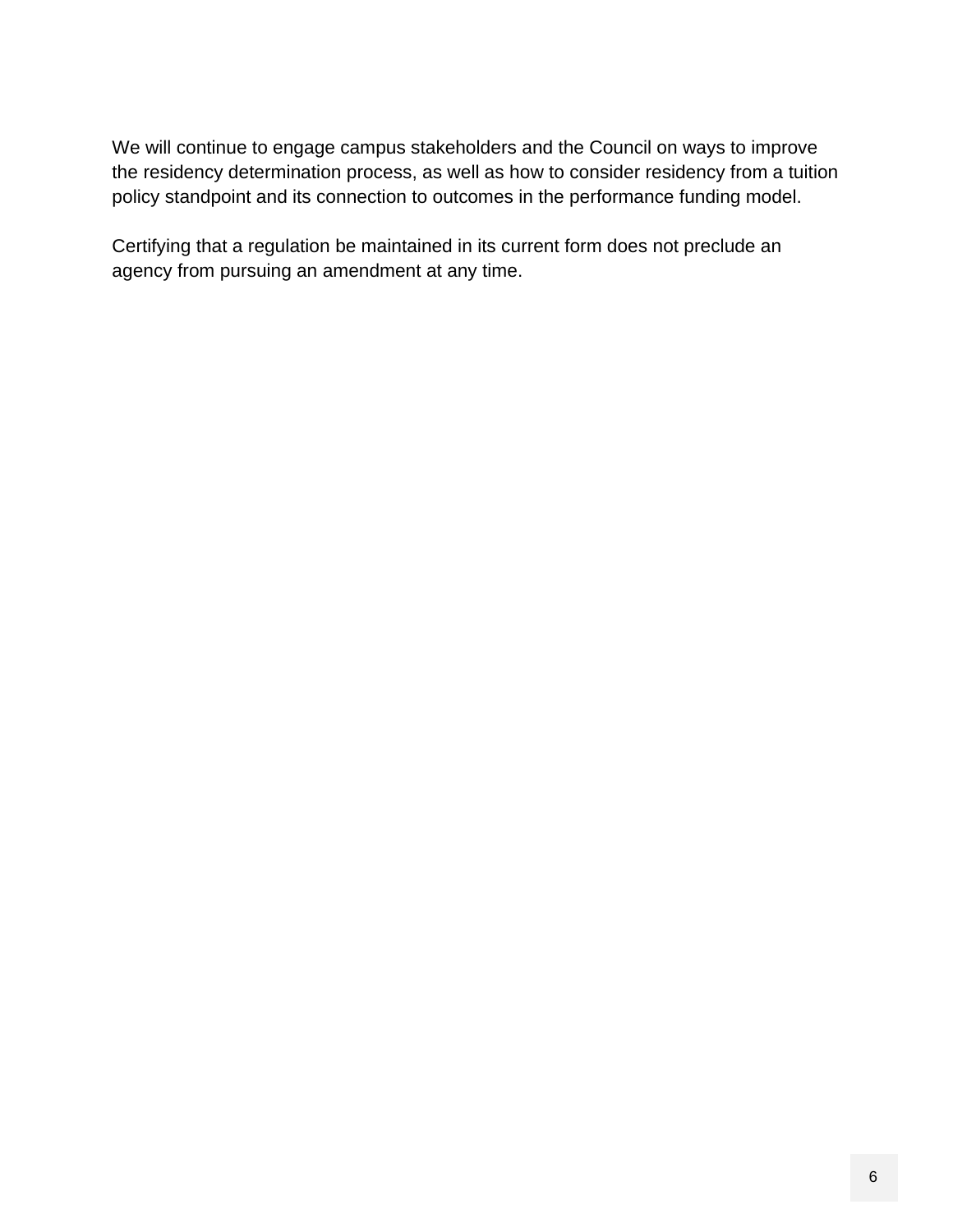**TITLE:** 2022-23 CPE Agency Budget

**RECOMMENDATION**: Staff recommends the Executive Committee approve the agency operating budget for 2022-23, and recommend approval by the Council at its June 17, 2022, business meeting.

**PRESENTERS:** Shaun McKiernan, Executive Director of Finance and Budget

#### **SUPPORTING INFORMATION**

Each year, the Council reviews and approves the agency's revenue and expenditure budget for the upcoming fiscal year. Below is a description of CPE's budget as proposed for fiscal 2022-23. The enacted state budget for 2022-24 (HB 1), along with CPE's 2022-24 biennial budget request, submitted to the state budget office and Legislative Research Commission November 15, 2021, provide the framework for staff's proposed 2022-23 agency budget. Budgeted figures for the current year (i.e., 2021-22) are included for comparison.

### **CPE General Fund Budget**

House Bill 1 is a continuation budget for CPE with few exceptions. While additional General Fund is provided for an 8% cost of living adjustment for staff, all other General Fund appropriations relate to pass through funding for the institutions. Additional funding is included in CPE's budget for debt service to support \$40 million in Bond Funds for Bucks for Brains for the research institutions (\$30 million) and the comprehensive institutions (\$10 million). General Fund of \$2,225,000 is included for the Workforce Development Trust Fund, which goes to KCTCS institutions. The General Assembly chose to fund Spinal Cord and Head Injury Research as part of CPE's budget, with \$2,000,000 in General Fund in 2022-23. In the current fiscal year (2021- 22), that program is funded with Tobacco Funds of \$650,000. The budget also provides additional General Fund for Ovarian Cancer Research and Screening, increasing the appropriation from \$500,000 to \$1,000,000. General Fund appropriations for all other expenditure categories remains the same: Operating Funds (with the exception of the cost-of-living adjustment), Technology Trust Fund, Doctoral Scholars, and SREB Dues.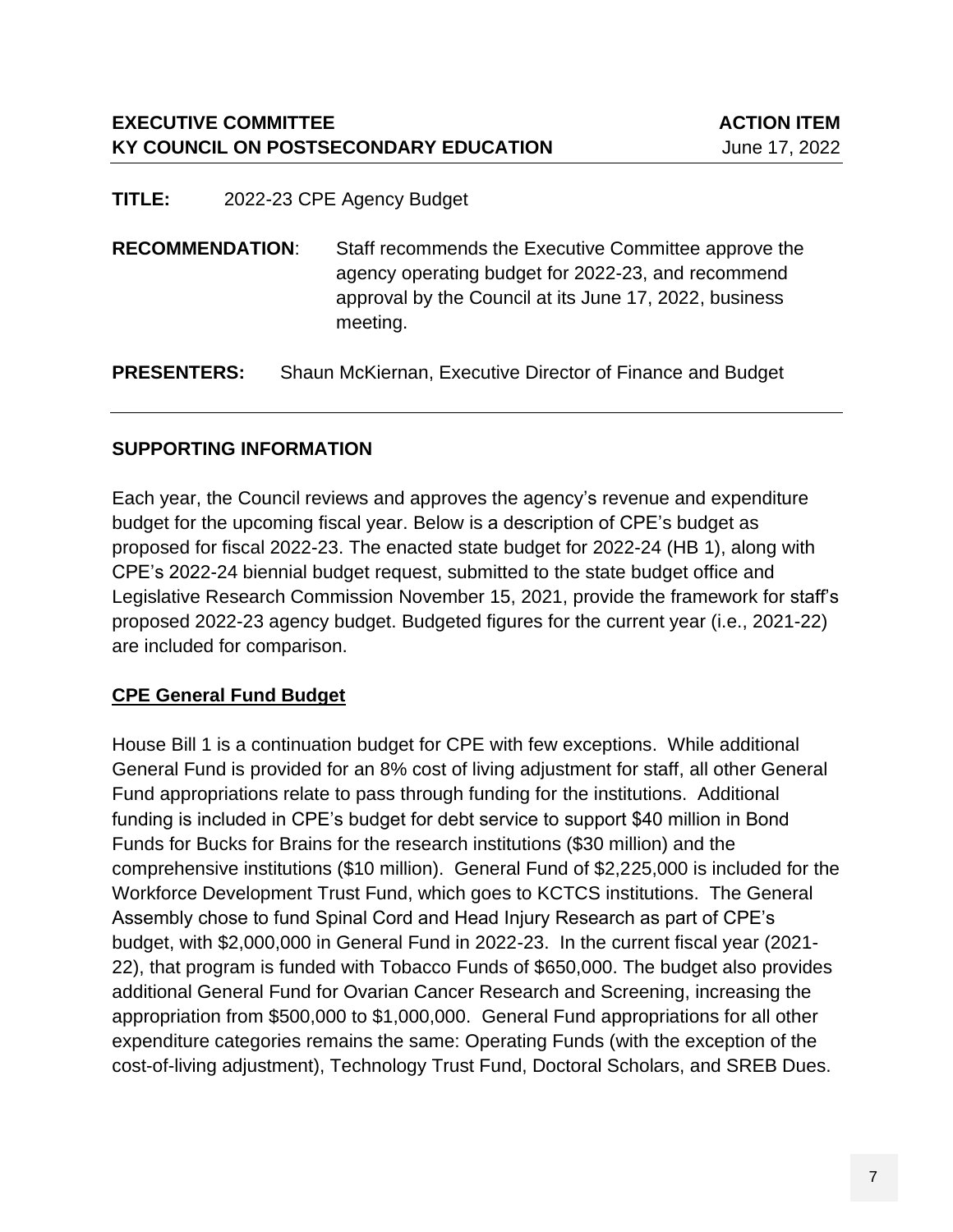The Technology Trust Fund provides support for the Kentucky Virtual Library, Kentucky Postsecondary Education Network, and Technology Support. The Doctoral Scholars program, which was reinstated in 2021-22, provides scholarships and other programming to help two underrepresented minority doctoral candidates at the University of Kentucky and University of Louisville succeed and encourage them to pursue careers in academia after graduation. UK and UofL match these funds, so a total of four students benefit from the program every year.

The table below shows General Fund appropriations by expenditure category for CPE's agency budget for 2021-22 and 2022-23.

| <b>CPE Agency Budget</b><br>Fiscal Years 2021-22 and 2022-23                    |              |              |  |  |
|---------------------------------------------------------------------------------|--------------|--------------|--|--|
|                                                                                 | Fiscal       | Fiscal       |  |  |
| <b>Expenditure Category</b>                                                     | 2021-22      | 2022-23      |  |  |
| <b>General Fund</b>                                                             |              |              |  |  |
| Operating Funds <sup>1</sup>                                                    | \$7,205,700  | \$7,205,700  |  |  |
| Defined Calculations and COLA <sup>2</sup>                                      | 222,900      | 500,700      |  |  |
| Debt Service for Bucks for Brains                                               | 0            | 1,612,000    |  |  |
| <b>Workforce Development Trust Fund</b>                                         | ი            | 2,225,000    |  |  |
| <b>Technology Trust Fund</b>                                                    | 3,628,300    | 3,628,300    |  |  |
| Spinal Cord and Head Injury Research                                            | ი            | 2,000,000    |  |  |
| <b>Ovarian Cancer Screening</b>                                                 | 500,000      | 1,000,000    |  |  |
| <b>Doctoral Scholars</b>                                                        | 50,000       | 50,000       |  |  |
| <b>SREB Dues</b>                                                                | 214,800      | 214,800      |  |  |
| Total                                                                           | \$11,821,700 | \$18,436,500 |  |  |
| Includes funding for Operations and Strategic Initiatives                       |              |              |  |  |
| $^{2}$ \$222.900 was added to the FY 2021-22 budget by HR 1 to end the practice |              |              |  |  |

 \$222,900 was added to the FY 2021-22 budget by HB 1 to end the practice of delaying June 30 payments to employees until July 1.

## **2022-23 Operating Budget**

The CPE operating budget includes most of the agency's funding for personnel and operations. Next year, CPE will use state General Fund appropriations, along with \$500,000 in Restricted Funds received by the Council for administering federal grants (i.e., primarily the GEAR UP grant), to fund agency operations. Personnel expenses make up 87 percent of the Operating budget, which is typical for state government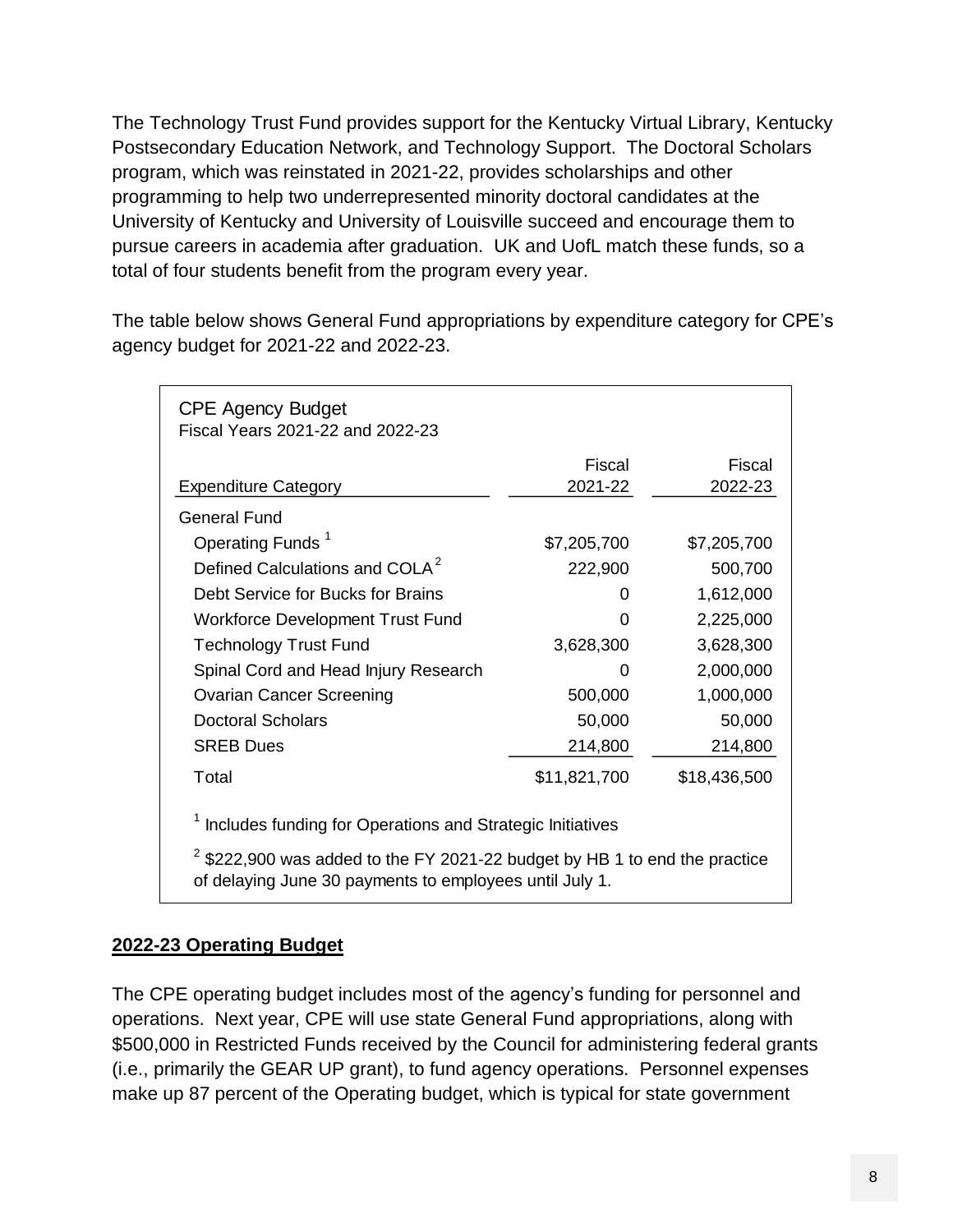agencies. General Fund appropriations in 2022-23 will support 47 employees, down from 97 staff in 2007-08.

CPE's 2022-23 budget is largely a continuation budget. Next year, CPE leaders will continue to focus on the successful transition of students from secondary to postsecondary education through leadership of the P-20 Education Continuum. CPE will continue collaboration with state workforce and economic development leaders in the state and policy and programming in this area.

The 2022-23 operating budget includes funding for the additional office, storage, and meeting space, which was made available in 2021-22. The new space (located on the third floor) has reduced costs for off-site storage and rented meeting space, and accommodates additional staffing needs.

| <b>CPE Operating Budget</b><br>Fiscal Years 2021-22 and 2022-23 |             |             |         |                         |
|-----------------------------------------------------------------|-------------|-------------|---------|-------------------------|
|                                                                 | Fiscal      | Proposed    | Percent |                         |
|                                                                 | 2021-22     | 2022-23     | Change  | Notes on Differences    |
| Sources of Funds                                                |             |             |         |                         |
| <b>General Fund</b>                                             | \$7,205,700 | \$7,205,700 |         |                         |
| General Fund (def. payroll, COLA)                               | 222,900     | 500,700     |         |                         |
| <b>Restricted Funds</b>                                         | 500,000     | 500,000     |         |                         |
| <b>Total Sources of Funds</b>                                   | \$7,928,600 | \$8,206,400 | $4\%$   | 8% COLA                 |
|                                                                 |             |             |         |                         |
| Uses of Funds                                                   |             |             |         |                         |
| <b>Salaries and Benefits</b>                                    | \$6,150,300 | \$6,526,800 | 6%      | 8% COLA                 |
| <b>Other Personnel Costs</b>                                    | 523,600     | 525,800     | 0%      |                         |
| <b>Total Personnel</b>                                          | \$6,673,900 | \$7,052,600 | 6%      |                         |
|                                                                 |             |             |         |                         |
| Building, Rentals, Repairs                                      | 351,800     | 351,800     | 0%      |                         |
| Computer & Misc. Services                                       | 527,500     | 336,500     | $-36%$  | Computer charges,       |
|                                                                 |             |             |         | office renovations      |
| Supplies, Travel, Dues, Other                                   | 315,300     | 350,500     | 11%     |                         |
|                                                                 |             |             |         |                         |
| <b>Total Operating</b>                                          | 1,194,600   | 1,038,800   | $-13%$  |                         |
| <b>Total Grants</b>                                             | 60,000      | 115,000     | 92%     | <b>Graduate Profile</b> |
| Total Uses of Funds                                             | \$7,928,500 | \$8,206,400 | 4%      |                         |
|                                                                 |             |             |         |                         |

See the table below for a comparison of CPE's 2021-22 and 2022-23 operating budgets, which includes both Operations and Strategic Initiatives.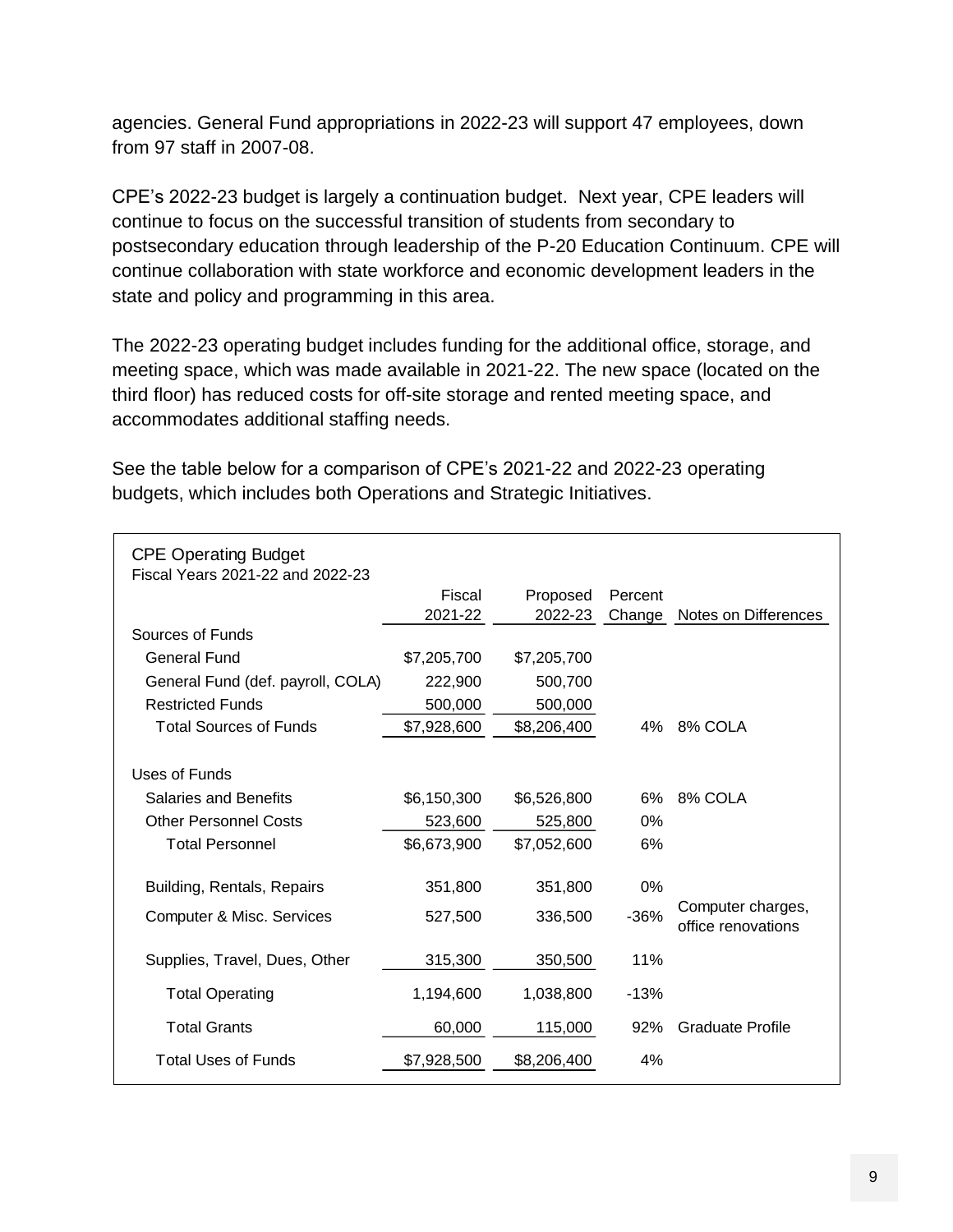## **CPE Tobacco Fund, Federal Funds, and Restricted Funds Budgets**

In addition to state General Fund appropriations, the Council's budget contains other sources of revenue, including tobacco settlement funds, cigarette tax revenue, federal grant funds, and agency receipts.

The next table provides a summary of the Council's 2021-22 authorized expenditure levels for these funds and proposed expenditures for 2022-23. The enacted budget (HB 1) specifies the expenditure limits for each fund type.

| CPE Tobacco, Federal, and Restricted Funds<br>Fiscal Years 2021-22 and 2022-23 |             |              |  |  |
|--------------------------------------------------------------------------------|-------------|--------------|--|--|
|                                                                                | Fiscal      | Fiscal       |  |  |
| <b>Expenditure Category</b>                                                    | 2021-22     | 2022-23      |  |  |
| Tobacco Fund                                                                   |             |              |  |  |
| Spinal Cord and Head Injury Research                                           | \$650,000   | \$0          |  |  |
| Cancer Research and Screening                                                  | 7,043,800   | 6,250,000    |  |  |
| <b>Total Tobbacco Fund</b>                                                     | \$7,693,800 | \$6,250,000  |  |  |
| <b>Federal Funds</b>                                                           |             |              |  |  |
| <b>GEAR UP</b>                                                                 | \$3,997,100 | \$4,164,300  |  |  |
| <b>GEER and ARP funds</b>                                                      | 6,001,100   | 5,876,400    |  |  |
| Simmons College                                                                | 0           | 6,000,000    |  |  |
| <b>Healthcare Workforce Collaborative</b>                                      | 0           | 10,000,000   |  |  |
| Total Tobbacco Fund                                                            | \$9,998,200 | \$26,040,700 |  |  |
| <b>Restricted Funds</b>                                                        |             |              |  |  |
| Operations (Federal Indirect)                                                  | \$500,000   | \$500,000    |  |  |
| Cancer Research Match                                                          | 4,107,700   | 4,100,000    |  |  |
| Licensure (Licensure Fees)                                                     | 316,200     | 420,000      |  |  |
| <b>Total Restricted Funds</b>                                                  | \$4,923,900 | \$5,020,000  |  |  |

Tobacco Fund appropriations in CPE's budget for 2022-23 support cancer research at UK and UofL (divided equally). For 2022-23, \$2.0 million in General Fund, not Tobacco Fund, will be used to support spinal cord and head injury research at UK and UofL.

CPE started receiving federal funds to distribute to postsecondary institutions through the Governor's Emergency Education Relief (GEER) Fund in 2020-21. Funding provided by the Governor through GEER for postsecondary education response to the pandemic totals \$17.7 M. The expenditure authority in the 2022-23 budget allows CPE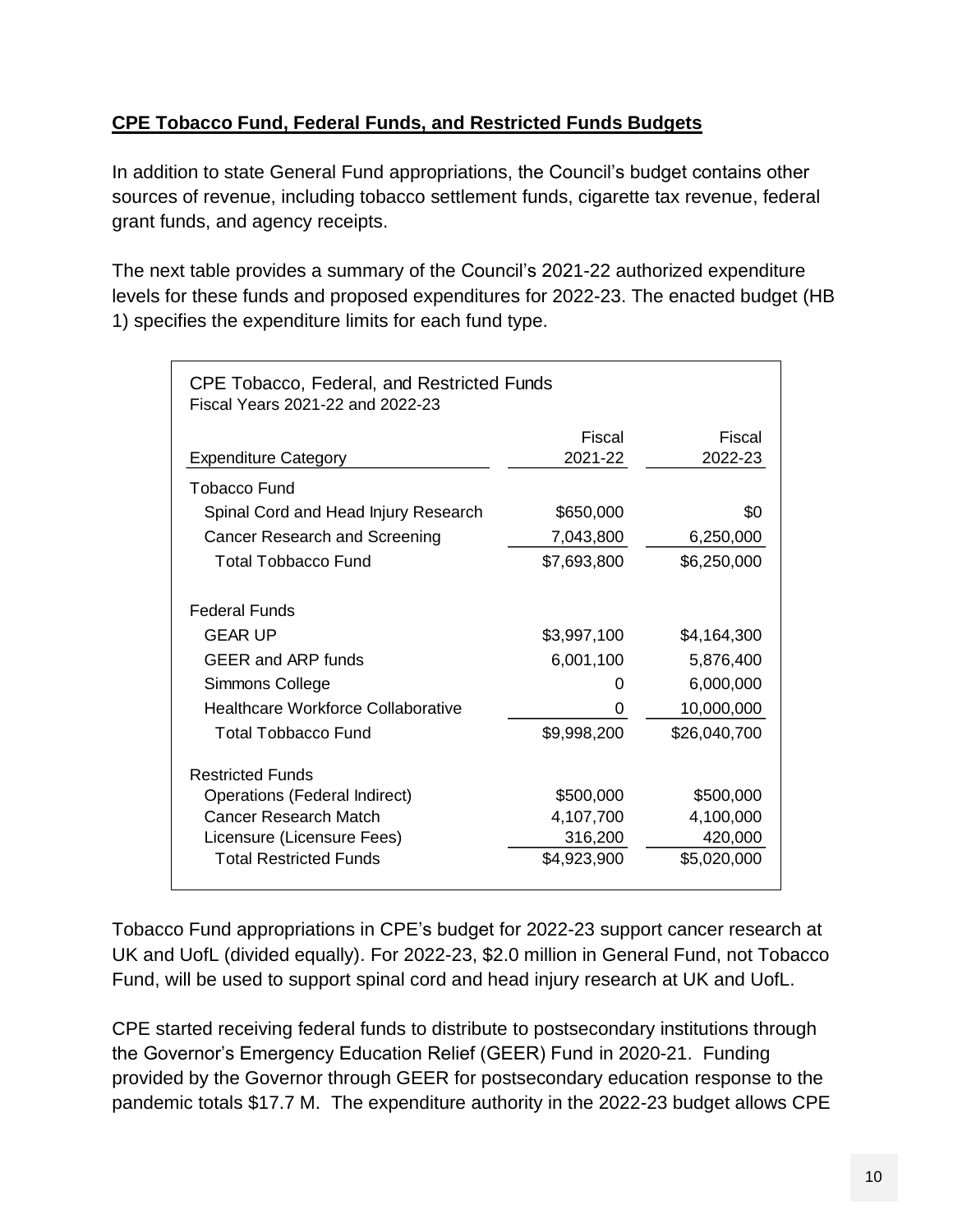to spend the balance of these federal funds, about \$3.0 M. In addition, funds were made available to CPE through the American Rescue Plan to support projects focused on improving college preparation and retention during a time with reduced college and career counseling and to address gaps in instruction due to the COVID-19 pandemic. Staff anticipates \$2.8 million in expenditures in ARP funds next fiscal year. CPE's ARP grant totals \$5.3 million.

CPE will have access to federal GEAR UP grant funds in 2022-23. GEAR UP, which stands for Gaining Early Awareness and Readiness for Undergraduate Programs, is a federally funded program that helps students in underprivileged schools prepare for postsecondary education. GEAR UP is a seven-year, \$24.5 million grant program.

The Budget of the Commonwealth provides federal funds from the State Fiscal Recovery Fund of the American Rescue Plan to CPE in 2022-23 for the Healthcare Workforce Collaborative and for Simmons College. The Healthcare Workforce Collaborative brings together public higher education officials and industry leaders to "strengthen the education and training pipeline of healthcare professions within Kentucky's public two and four-year colleges and universities." Funding for the collaborative totals \$10,000,000 in 2022-23. The state budget provides \$6,000,000 for Simmons College, a private HBCU in Louisville for a \$4.2 million Teacher Education Initiative and \$1.8 million to "expand academic offerings to include the areas of psychology to produce more licensed mental health practitioners, quality control technicians, and logistics and supply chain management."

Restricted Funds in the CPE budget support several programs, including the Cancer Research Match program, Licensure, and Agency Operations. These funds come to CPE from a variety of sources, such as:

- Cigarette tax proceeds (i.e., one cent from each pack of cigarettes sold in Kentucky) fund the Cancer Research Match program, which is allocated to UK and UofL equally, provided the institutions are able to match the distributions with institutional funds expended on cancer research.
- Licensure fees fund the Licensure Unit. The Council licenses all Kentucky nonprofit and for-profit baccalaureate degree granting and above institutions, and out-of-state public institutions operating or soliciting in the Commonwealth. The Licensure Unit also has duties related to the State Authorization Reciprocity Agreement (SARA), which allows Kentucky public and licensed institutions to do business in other SARA states. Licensure revenue of about \$350,000 per year